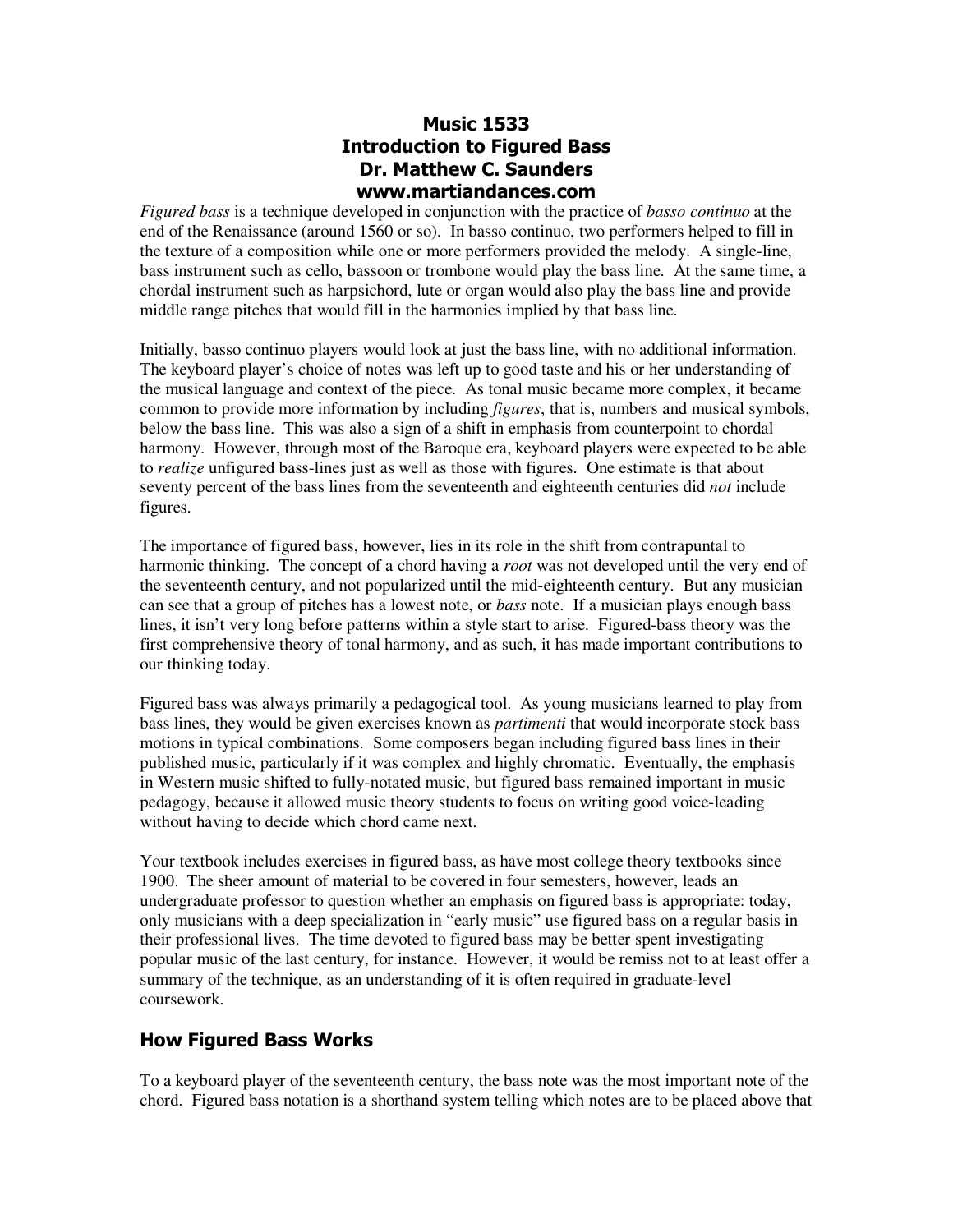bass note at any time. Because it is shorthand, it doesn't give all the information, and some things are left up to the performer. There is usually more than one correct realization of a figured bass line.

We begin with several assumptions:

- A pitch is equivalent with its counterparts in higher octaves. That is, if we need a C, it doesn't matter if it is C3, C4 or C5, as long as it is placed above the bass note.
- Unless told otherwise, we stay within the key signature.
- Numbers written beneath occasionally above a bass note represent generic intervals to be played above that note. Other symbols may accompany these numbers to give additional information.
- In general, we will realize three notes above every bass note. This is an assumption for this class only. The actual number of notes above the bass in performance will depend on the whim of the keyboardist.

Now the rules:

• Given a bass note with no figures, it is assumed that the third and fifth within the key are played above it, along with their octave transpositions.



 Notice that *any* C, E or G above the bass note will work, not necessarily the closest ones, and not necessarily in stacks of thirds.

• A "7" written below a bass note adds a seventh above the bass to the chord without affecting other notes.



 $\overline{7}$ 

• A "6" written below the bass note changes the fifth to a sixth above the bass and leaves the third alone, creating a first inversion triad.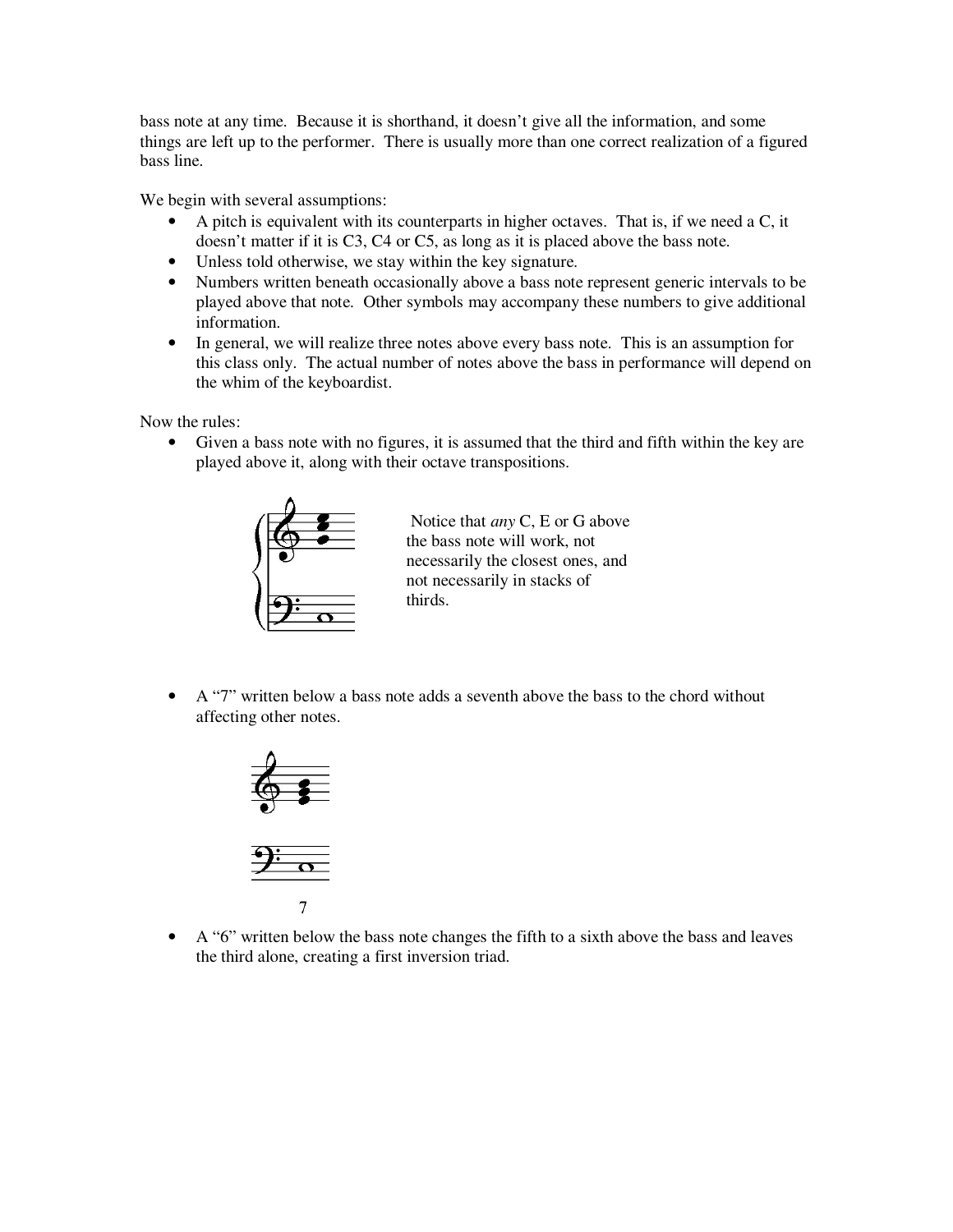

• If both a sixth and a fifth are desired, both numbers must appear. The third remains, creating a first inversion seventh chord.



 $6$ <br>• A "4" written below the bass note changes the third to a fourth above the bass. This is usually seen in conjunction with a "6", creating a second inversion triad.





• If both a fourth and a third are desired, both numbers must appear. This is usually seen, again, with a "6", creating a second inversion seventh chord.





• A "2" written below the bass note adds a second above the bass to the chord without affecting other notes. This is often seen with a "4" and a "6" to create a third inversion seventh chord.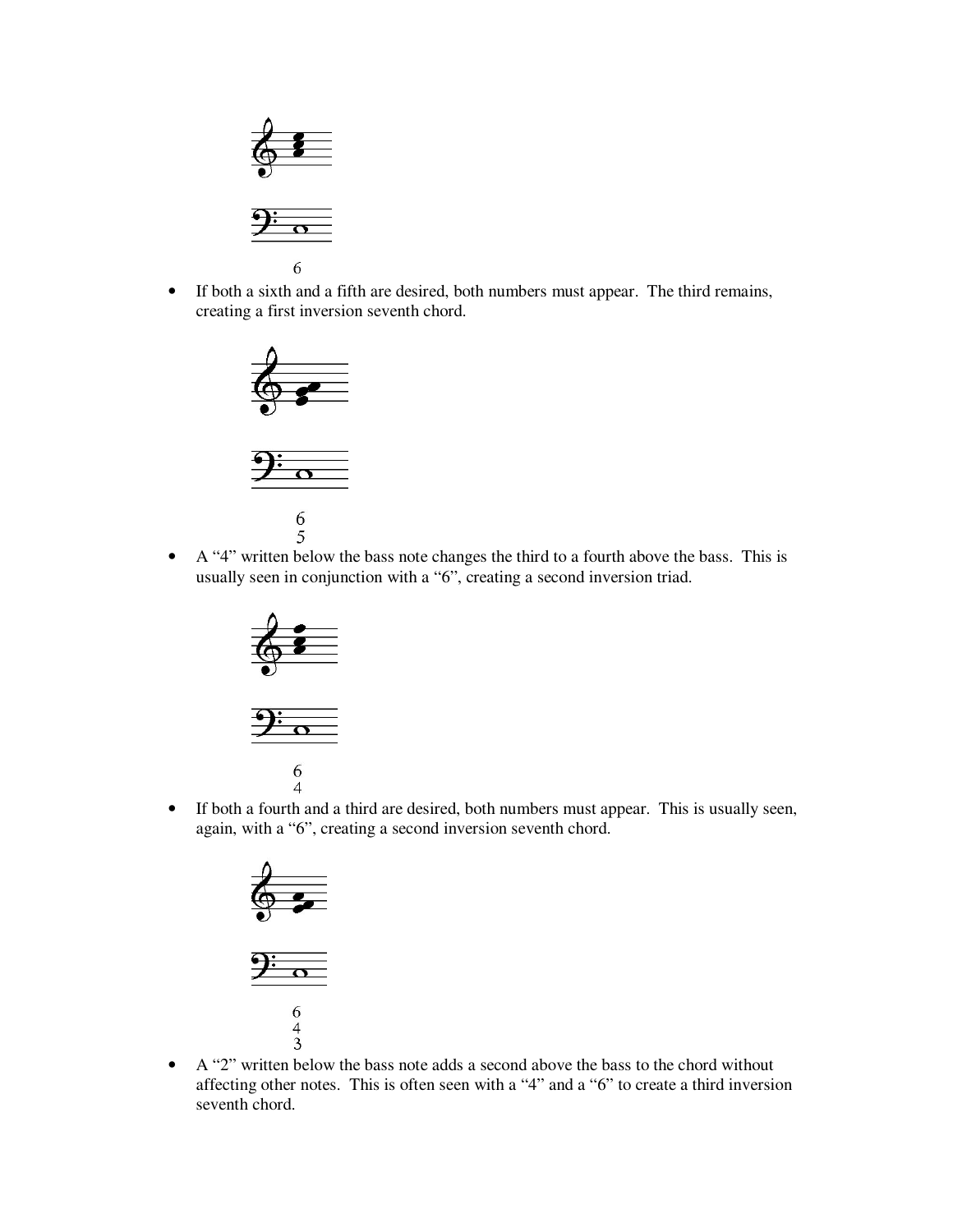

The most frequent figures are nothing, to indicate a root position triad, and a "6" to indicate a first inversion triad.

Other symbols are frequently encountered help to deal with accidentals.

• A natural, sharp or flat next to a numeral below a bass note means that that accidental should be applied to that interval above the bass.





6#

• A natural, sharp or flat by itself below a bass note means that that accidental should be applied to the note a third above the bass.



 $\sharp$ 

• A slash through a numeral indicates that that interval above the bass should be raised by a half step.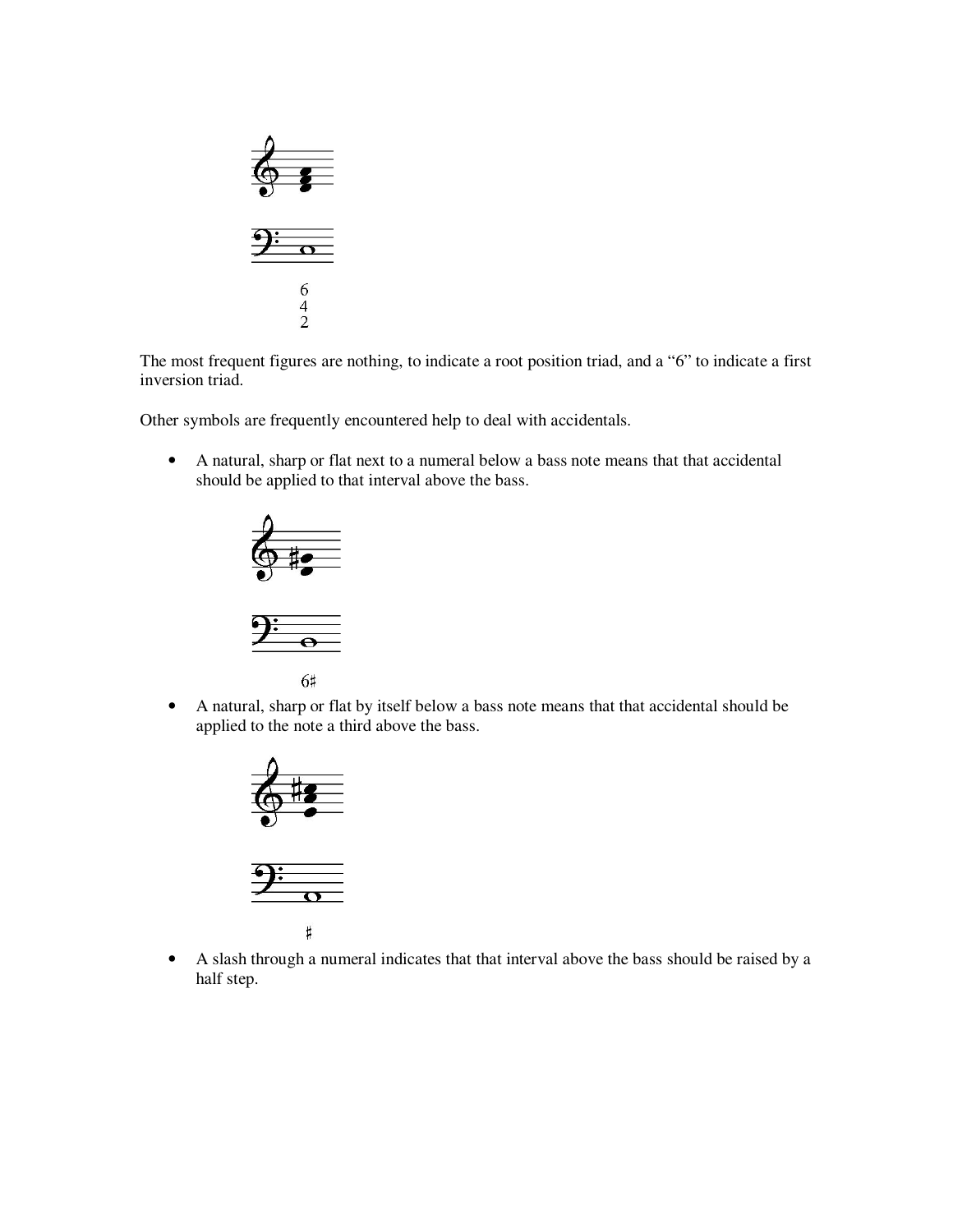

• A dash below a bass note indicates that the bass note has changed, but the notes above it should not.



### **Figured Bass and Inversion Symbols**

Our modern inversion symbols come from figured bass notation. Thus, a root position triad has no inversion symbol. We could use the symbol 6-3 for a first inversion triad, but the 3 is assumed to be there already. For seventh chords, all three inversions have a sixth above the bass, so the only one that needs the "6" is first inversion, since it has both a sixth and a fifth. Remember that inversion symbols indicate the intervals above the lowest note, with a few assumptions about what notes will be played.

#### **Realizing Figured Bass**

The best way to realize figured bass is to assume "lazy fingers" on the part of the keyboardist. When moving from one chord to the next, move each finger the shortest distance possible so that all the needed pitches are played. But—the rules of counterpoint still apply, so avoid parallel fifths and parallel octaves. The result should be smooth lines that make the harmony clear and don't interfere with the melody.